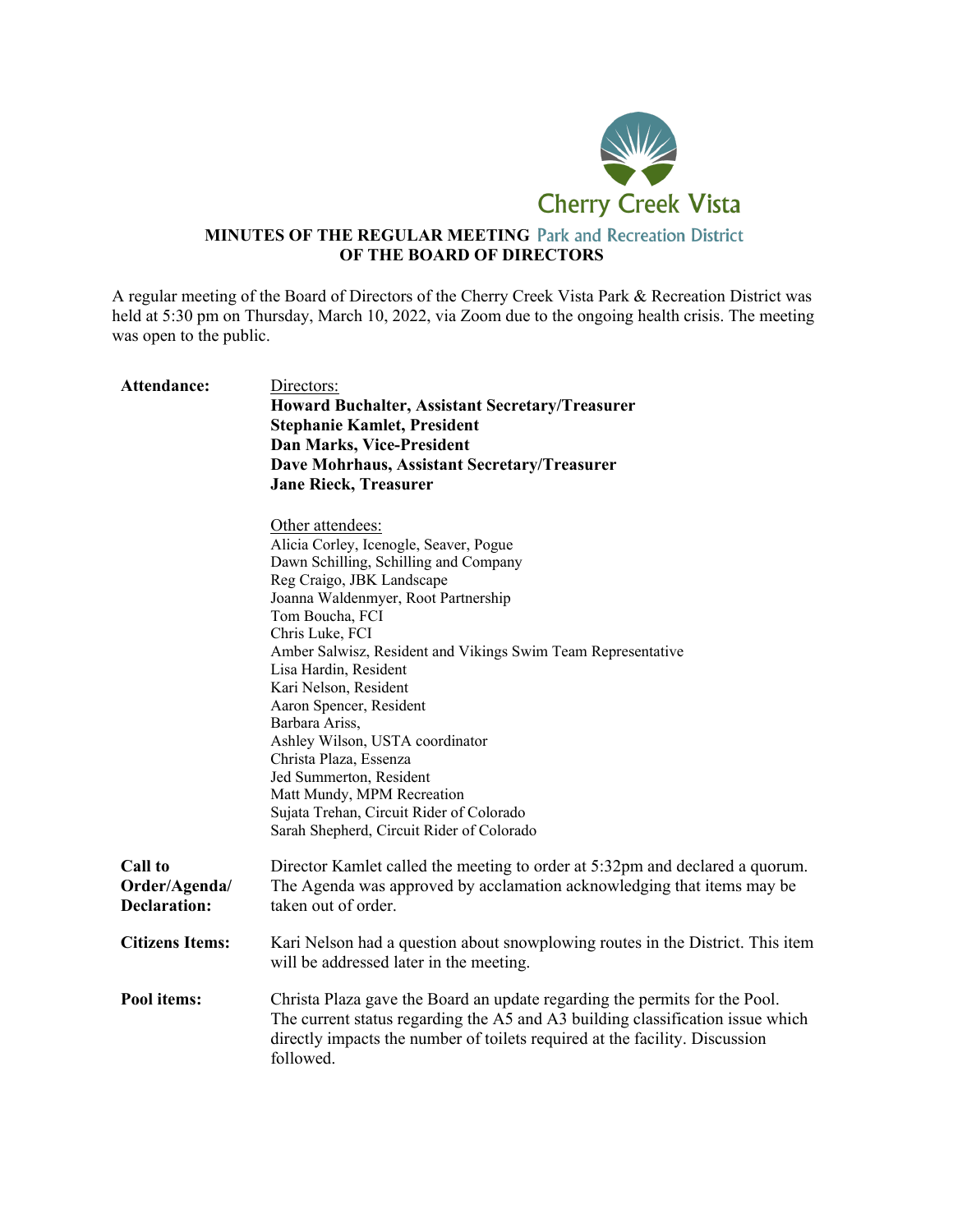|                                       | Upon motion by Director Mohrhaus and seconded by Director Buchalter the<br>Board voted 5-0 to approve proceeding with construction planning Board of<br>Review hearing request, if necessary, while continuing to pursue the<br>bathroom fixture occupancy modification with Arapahoe County's Chief<br>Building Official and Planner directly under the current A5 classification,<br>while also pursuing the A3 status.                                                                                                                                                                                                   |
|---------------------------------------|-----------------------------------------------------------------------------------------------------------------------------------------------------------------------------------------------------------------------------------------------------------------------------------------------------------------------------------------------------------------------------------------------------------------------------------------------------------------------------------------------------------------------------------------------------------------------------------------------------------------------------|
|                                       | Concession area discussion followed. This is a separate area which needs its own<br>permit.                                                                                                                                                                                                                                                                                                                                                                                                                                                                                                                                 |
| <b>Legal Items:</b>                   | 1. Tennis Court Egress Update<br>Sarah Shepherd gave the Board an update on the installation of the egress bars,<br>which have been installed at all courts per direction by South Metro Fire<br>Protection. The contractor will be fixing the errors with the installation and also<br>address replacing the locks that were installed. Existing keys will continue to<br>work, but the locks must be manually closed when entering or exiting. The new<br>fixtures will replace the improper locks so the gate automatically close once<br>again. Management is also working on adding tennis key purchases via CivicRec. |
|                                       | 2. Election 2022 update<br>Sarah Shepherd shared the certified Ballot content with the Board. Discussion<br>followed. There are currently 5 candidates who have filed self-nomination forms<br>for 2 board positions at the May 3, 2022 election. Elected members will begin<br>serving once sworn in at the May regular board meeting.                                                                                                                                                                                                                                                                                     |
|                                       | 3. Sunrise Vista Park access maintenance plan with SEMSWA and Mile High<br><u>Flood</u><br>Sarah Shepherd will provide a follow up report to the Board in the spring after a<br>meeting with all parties can be completed.                                                                                                                                                                                                                                                                                                                                                                                                  |
|                                       | 4. Executive Session for the purpose of determining positions relative to matters<br>that may be subject to negotiations, developing strategy for negotiations, and<br>instructing negotiators regarding the pool permitting process with Arapahoe<br>County Building Department (Section 24-6-402(4)(e), C.R.S.).<br>An executive session was not utilized at the meeting.                                                                                                                                                                                                                                                 |
| <b>Operations and</b><br>maintenance: | 1. Landscape Report & Pool Report<br>No update provided.                                                                                                                                                                                                                                                                                                                                                                                                                                                                                                                                                                    |
|                                       | 2. Capital improvement, operations, and maintenance priorities<br>i. Master project calendar<br>ii. Capital project budget sheet<br>No other updates.                                                                                                                                                                                                                                                                                                                                                                                                                                                                       |
|                                       | 3. Update on tree pruning list on right-of-way<br>i. Add additional cottonwood tree at Lakeview Park<br>The Board reviewed the root removal at the cottonwood at Lakeview Park. Reg<br>Craigo confirmed that addressing the root ball while keeping the tree is not<br>recommended. Discussion followed.                                                                                                                                                                                                                                                                                                                    |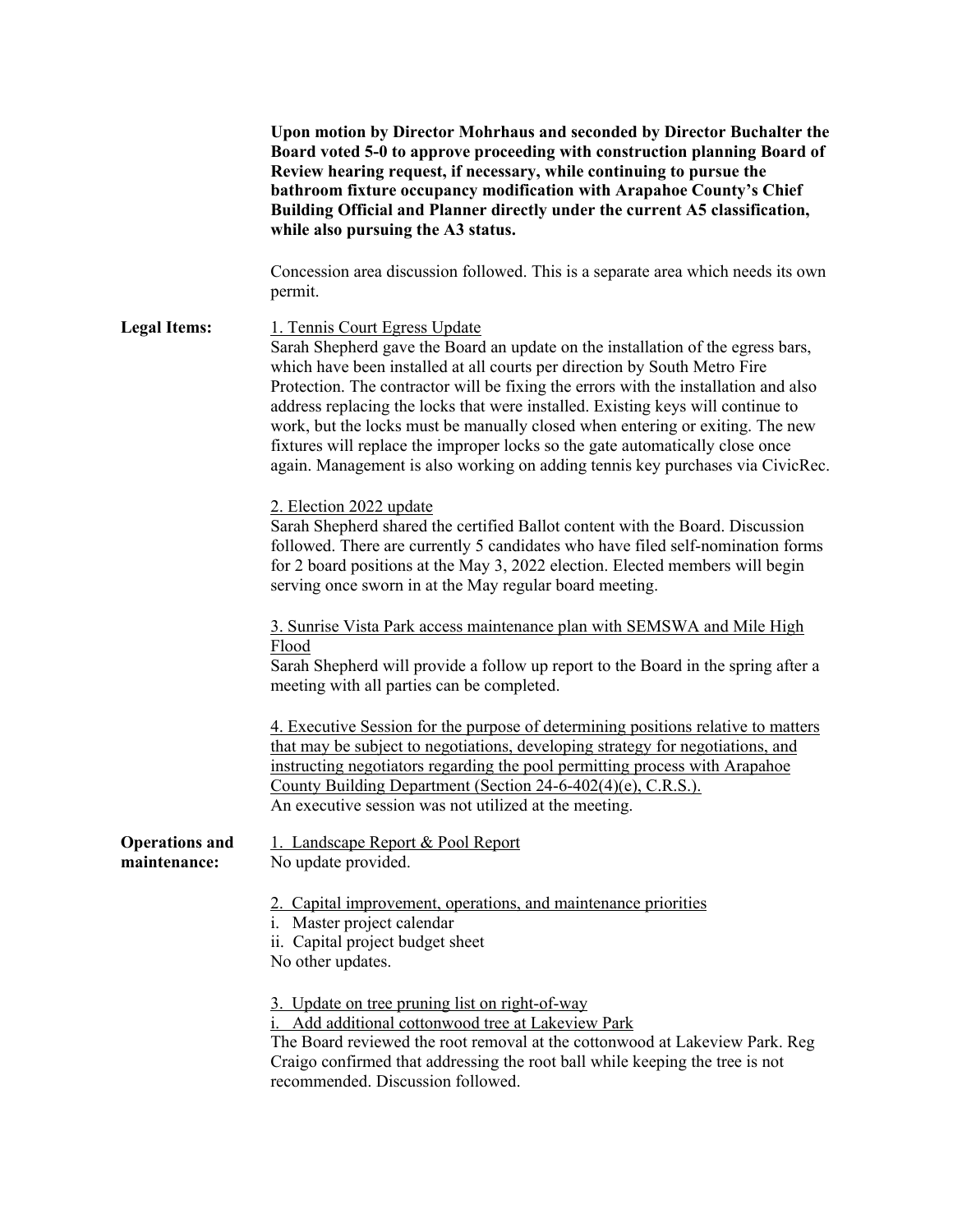**Upon motion by Director Rieck and seconded by Director Mohrhaus the Board voted 3-2 (with Director Buchalter and Director Kamlet opposed) to remove the cottonwood at Lakeview park per the request of the homeowner**. **Upon motion by Director Buchalter and seconded by Director Marks the Board voted to 5-0 plant a new tree close to the location of the tree that is being removed.**

4. Review Sunrise Vista enhancement possibilities Item tabled until the next meeting.

5. Discuss shared irrigation costs on right-of-way with Filing-16 HOA Sarah Shepherd gave the Board an update on the analysis and research regarding this item. Barbara Ariss gave additional information regarding the water usage and costs. Discussion followed. **Upon motion by Director Mohrhuas and seconded by Director Buchalter the Board voted 4-1 (Director Kamlet opposed) that the District will pay for 185k gallons of water/year, with the remainder paid for by Filing-16 HOA.** 6. Discuss Maplewood, Cherry Creek Drive and right-of-way snow plow, and landscape maintenance ownership Alicia Corley gave the Board an update on the issues regarding ownership of the areas. Discussion followed. Management will correct the snow plowing map (remove area North of Dorado Ave on Havana, and add area from S Nome St and Lakeview Park). Additional discussion followed regarding the District's ownership and maintenance in the areas around Cherry Creek Pointe HOA. **Upon motion by Director Marks and seconded by Director Kamlet the Board voted 5-0 to adjust the snow plowing by the District, based on the areas noted during the meeting.** 7. Tennis court private lessons issue and signage There have been several reports of tennis lessons being given at District courts without permission. Management will install signs that clearly say NO LESSONS at all tennis courts and will continue to reach out to any lesson provider for which they have contact information to remind them of the policy. Financial Matters: 1. Consider approval of Claims for Period ending February 28, 2022

The Board reviewed the January 2022 and February 2022 claims. **Upon motion by Director Rieck and seconded by Director Marks, the Board voted 5-0 to ratify the January 2022 and February 2022 claims totaling \$244,266.42 and \$274,558.94 respectively, with a note to check that Denver Water late fees were removed from the account.**

> 2. Consider approval of Financial Report for Period ending February 28, 2022 Dawn Schilling presented the Financial Report. Discussion followed. **Upon motion by Director Kamlet and seconded by Director Buchalter the Board voted 5-0 to accept the December 2021 financials, as presented.**

3. Consider approval of pool contingency items Item discussed during Pool updates.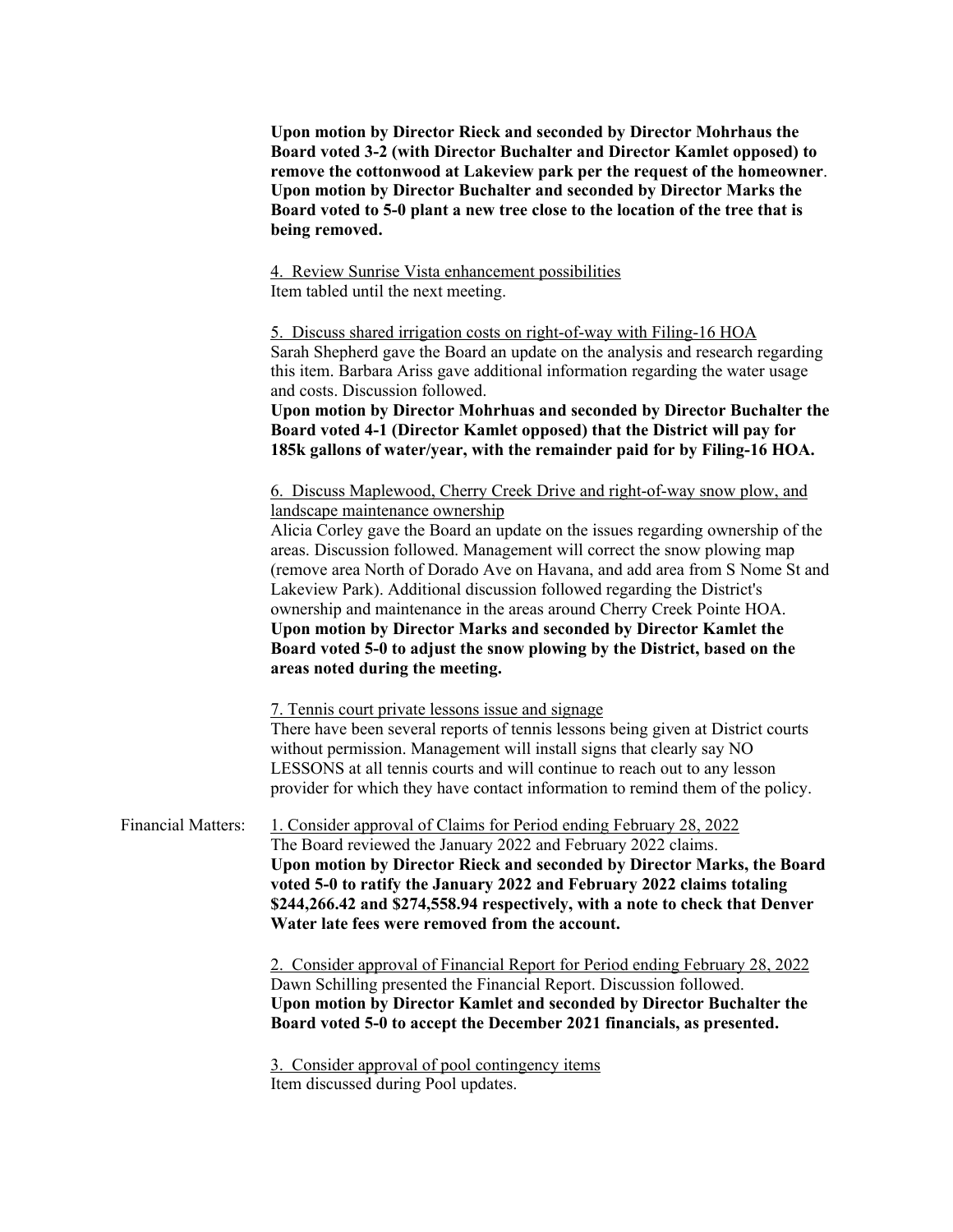|                                  | 4. Review the 2022 MPM Contract<br>The Board reviewed the updated MPM Contract for the 2022 pool season. Alicia<br>Corley has reviewed the contract. Discussion followed.<br>Upon motion by Director Kamlet and seconded by Director Mohrhaus, the<br>Board voted 5-0 to approve the Pool Management Contract, as presented.                                                                                                                                                                                                                                                                                                                                                                                                                                                                                                                                                                                                             |
|----------------------------------|------------------------------------------------------------------------------------------------------------------------------------------------------------------------------------------------------------------------------------------------------------------------------------------------------------------------------------------------------------------------------------------------------------------------------------------------------------------------------------------------------------------------------------------------------------------------------------------------------------------------------------------------------------------------------------------------------------------------------------------------------------------------------------------------------------------------------------------------------------------------------------------------------------------------------------------|
| Administrative<br><b>Matters</b> | 1. Review Meeting Minutes-January 13, 2022<br>Upon motion by Director Rieck and seconded by Director Kamlet, the Board<br>voted 5-0 to approve the January 13, 2022 regular meeting minutes, as<br>presented.                                                                                                                                                                                                                                                                                                                                                                                                                                                                                                                                                                                                                                                                                                                            |
|                                  | 2. Peakview Park Grant Construction<br>Sarah Shepherd presented the updated Construction Notice. Management will<br>install additional signage around the park. It was noted that some of the kiosk<br>doors are not working, which is due to seasonal temperature changes and the<br>harsh climate. Management will have maintenance attend to the kiosks.<br>Management has requested Designscape to close the gap in the construction<br>fence at Peakview Park and will request that neighborhood HOA's share the park<br>closure notices, if possible.                                                                                                                                                                                                                                                                                                                                                                              |
|                                  | a. Update: USTA tennis league use of Sunrise Vista and other tennis courts<br>during Peakview Park construction project<br>Ashley Wilson, the new USTA team representative working with District,<br>presented to the Board the proposal to use Sunrise Vista court for league play this<br>spring while Peakview Park is closed. Season begins April 18, 2022 (those<br>leagues play at 6pm on Monday/Wednesday) and goes through the fall of the<br>year. Daytime leagues will start in May (those play at 9am). Discussion followed.<br>Upon motion by Director Rieck and seconded by Director Kamlet, the voted<br>5-0 to approve singles games at Sunrise Vista Park in the evenings only,<br>while Peakview park is closed for construction. After this arrangement<br>concludes, league play will resume at Peakview Park and Sunrise Vista Park will<br>remain open for unreserved first-come first-served recreation play only. |
|                                  | b. Pickleball rules and policies discussion for new court at Peakview Park<br>The Board will review the draft ideas for signage regarding Pickleball at<br>Peakview Park.                                                                                                                                                                                                                                                                                                                                                                                                                                                                                                                                                                                                                                                                                                                                                                |
|                                  | 3. Additional pool construction updates.<br>Item was covered during pool updates.                                                                                                                                                                                                                                                                                                                                                                                                                                                                                                                                                                                                                                                                                                                                                                                                                                                        |
|                                  | 4. Sunset Park Grant updates<br>Sarah Shepherd provided a detailed design plan overview and project scope and<br>budget plan after the planning sessions with community input and project<br>consultants to the Board. She also gave an update on the grant application status,<br>which will be submitted on or before the April 15 deadline.<br>Upon motion by Director Mohrhaus and seconded by Director Rieck, the<br>voted 5-0 to approve the Grant Resolution for Sunset Park.                                                                                                                                                                                                                                                                                                                                                                                                                                                     |